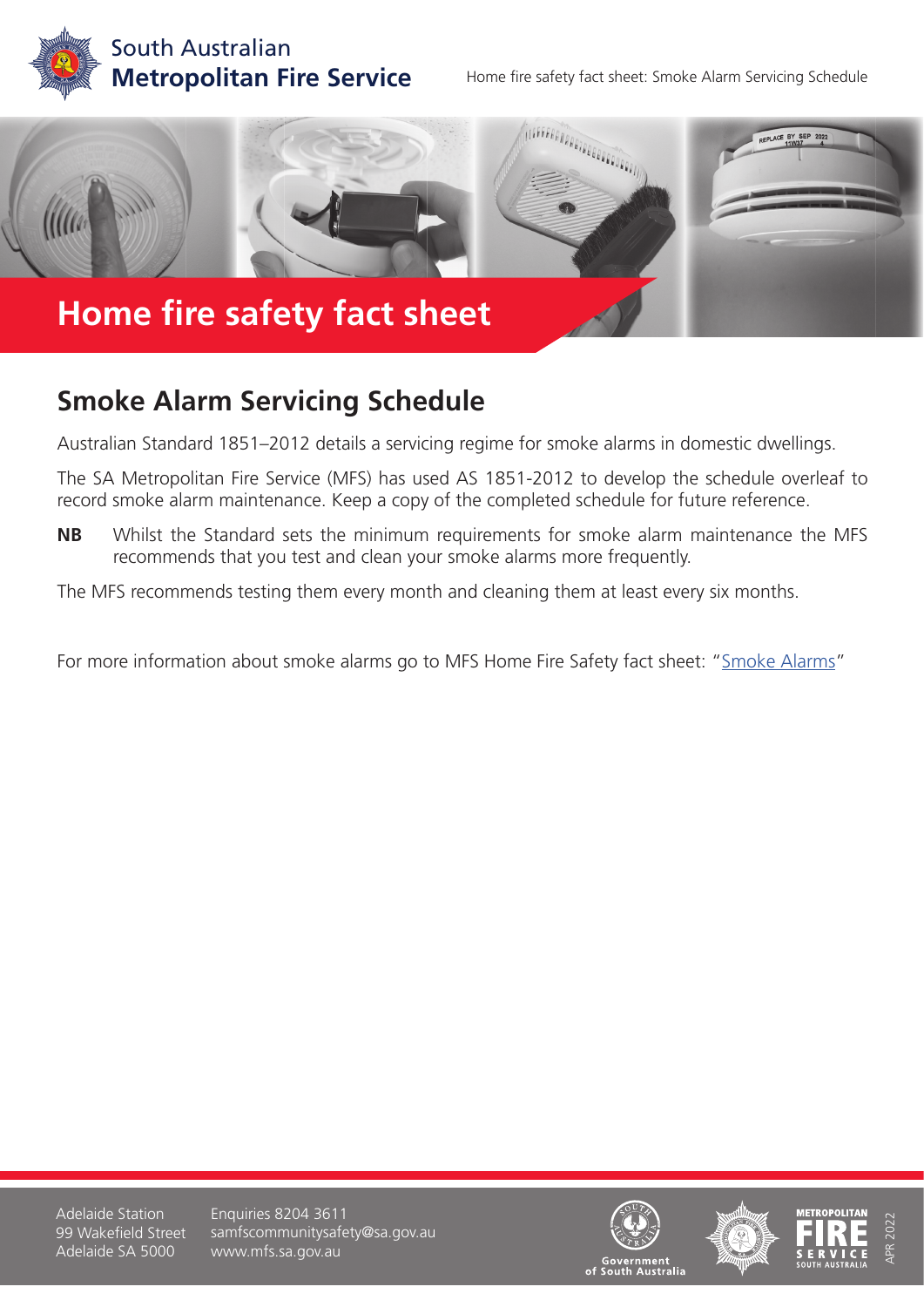## **Six Monthly Smoke Alarm Service Schedule**

| Six monthly                                                   | Date:                                                                                                                                                                   |                     |                |
|---------------------------------------------------------------|-------------------------------------------------------------------------------------------------------------------------------------------------------------------------|---------------------|----------------|
| <b>What to check</b>                                          | What to do                                                                                                                                                              | <b>Action taken</b> | <b>Comment</b> |
| <b>Smoke Alarms</b>                                           | Visually inspect the<br>alarms for any condition<br>that will impede the<br>smoke alarm operation.<br>e.g. excessive dust or<br>coating of paint.                       |                     |                |
| <b>Battery</b><br>installation                                | Inspect the alarms to<br>ensure that a battery is<br>properly installed and<br>that the 'battery<br>missing' indicator has<br>not operated.                             |                     |                |
| 240v mains power<br>indicator -<br>hard-wired smoke<br>alarms | Check that the power<br>indicator light is<br>illuminated.                                                                                                              |                     |                |
| <b>Alarm</b>                                                  | Test the smoke alarm by<br>pressing the test button<br>to sound the alarm or<br>engage the alarm test<br>function in accordance<br>with manufacturer's<br>instructions. |                     |                |
| <b>Other warning</b><br>devices                               | Where other warning<br>devices are used as<br>alarm indicating devices<br>(e.g. lights or vibrating<br>pads) check all devices<br>to ensure that they are<br>in place.  |                     |                |

Page 2 of 3

Adelaide Station 99 Wakefield Street Adelaide SA 5000

Enquiries 8204 3611 samfscommunitysafety@sa.gov.au www.mfs.sa.gov.au







APR 2022

**APR 2022**